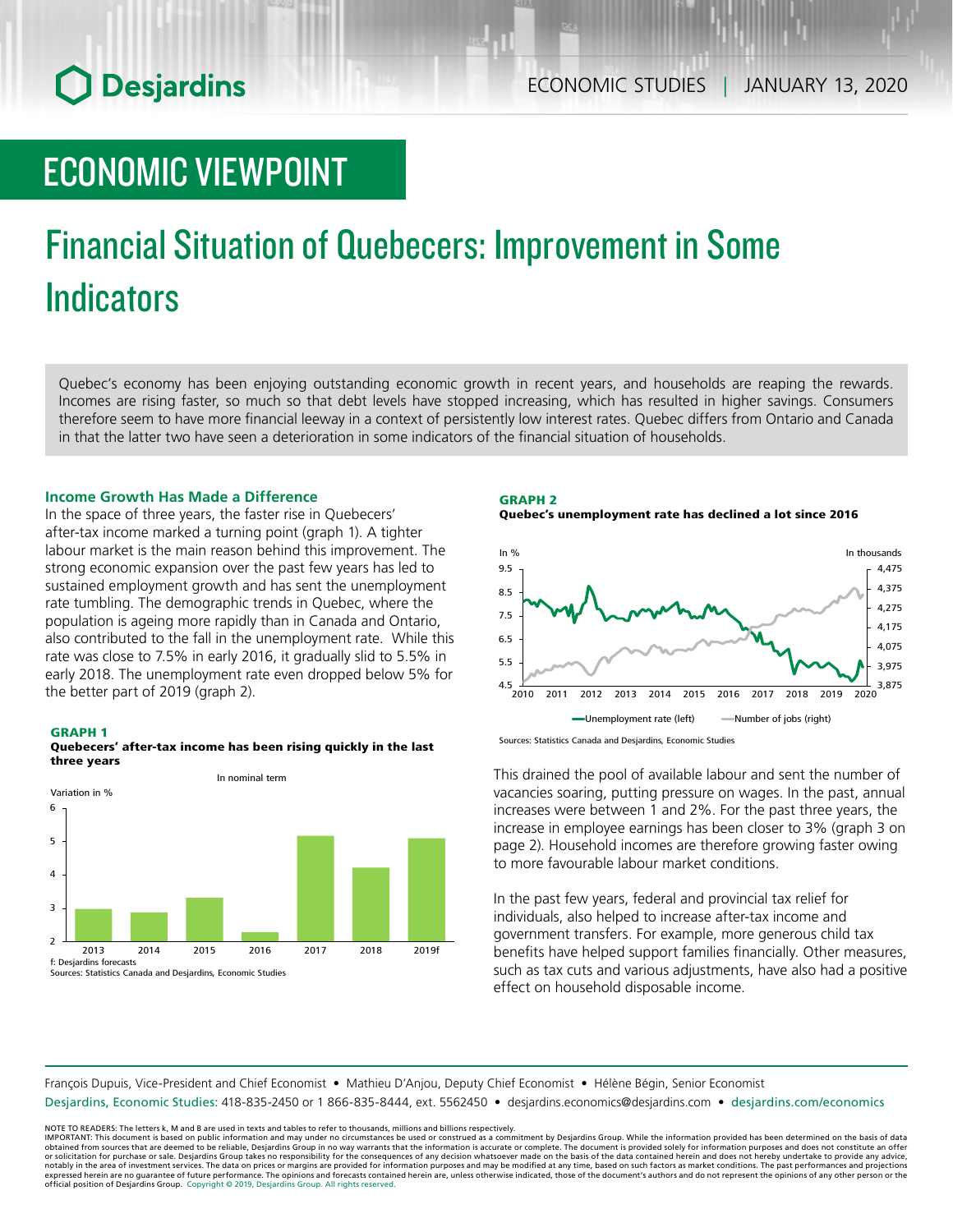# **Desjardins**

#### GRAPH 3



In Quebec, wage growth has accelerated around 3% in the last three years

### **Quebecers Are Saving More**

Faster growing income has given Quebecers more financial leeway. They are also saving a larger share of their income. Household savings is the share of income not dedicated to consumer spending. Savings can therefore be money set aside in an account in a financial institution, placed in various investment and savings products, or used to pay down debt. Income growth has been so strong over the past three years that households are not only maintaining a good pace of consumption, but are also allocating a larger proportion of their income to savings. The savings rate, or the share of after-tax income saved, has increased considerably in Quebec and is now near 8%.

In the past, Quebec households had a savings rate similar to that of Canada and Ontario, but that is no longer the case (graph 4). In the span of five years, the savings rate in Ontario dropped from 4.0% to -0.6%, whereas Canada's rate fell from 5.1% to 1.8%. Quebec has outperformed a number of provinces when it comes to savings, driven by a very favourable economic situation and a tightening of the labour market, two factors that have enabled faster wage growth than in the rest of the country.

Only Alberta saving was more than Quebec in 2018 (graph 5). However, their ratio has been dropping considerably over five

#### GRAPH 4

The savings rate went up strongly in Quebec



f: Desjardins forecasts

Sources: Institut de la statistique du Québec, Statistics Canada and Desjardins, Economic Studies

#### GRAPH 5





Sources: Statistics Canada and Desjardins, Economic Studies

years due to a struggling oil sector, which has affected household income. Many provinces have a negative savings rate. This simply means that household consumer spending is higher than income. These households must therefore dip into the savings they have accumulated over the years or fall deeper into debt to maintain their lifestyle.

## **Quebec's Debt Ratio Has Reached a Ceiling**

Faster income growth has also contained household debt in Quebec. This indicator takes into account all types of outstanding personal debt: mortgage, personal line of credit, student loan, credit card balance, car loan and conventional consumer loan. It is therefore the sum of debt that must be repaid over a number of years, up to 25 in the case of a mortgage, relative to annual after-tax income.

Quebecers' debt load is closer to 155%, that of Ontarians is 188% and that of Canadians reaches about 175% (graph 6). The wide spread in home prices, which affects the level of mortgage debt, is the main reason for the difference in total debt. In November 2019, the average home price in Quebec was \$331,525, compared to \$628,234 in Ontario and \$526,303 in Canada. More affordable prices in Quebec mean a lower total debt ratio.

### GRAPH 6 Quebec's debt ratio is no longer rising

Total credit outstanding in relation to personal disposable income



f: Desjardins forecasts

Sources: Statistics Canada, Canada Mortgage and Housing Corporation, Bank of Canada, Institut de la statistique du Québec and Desjardins, Economic Studies